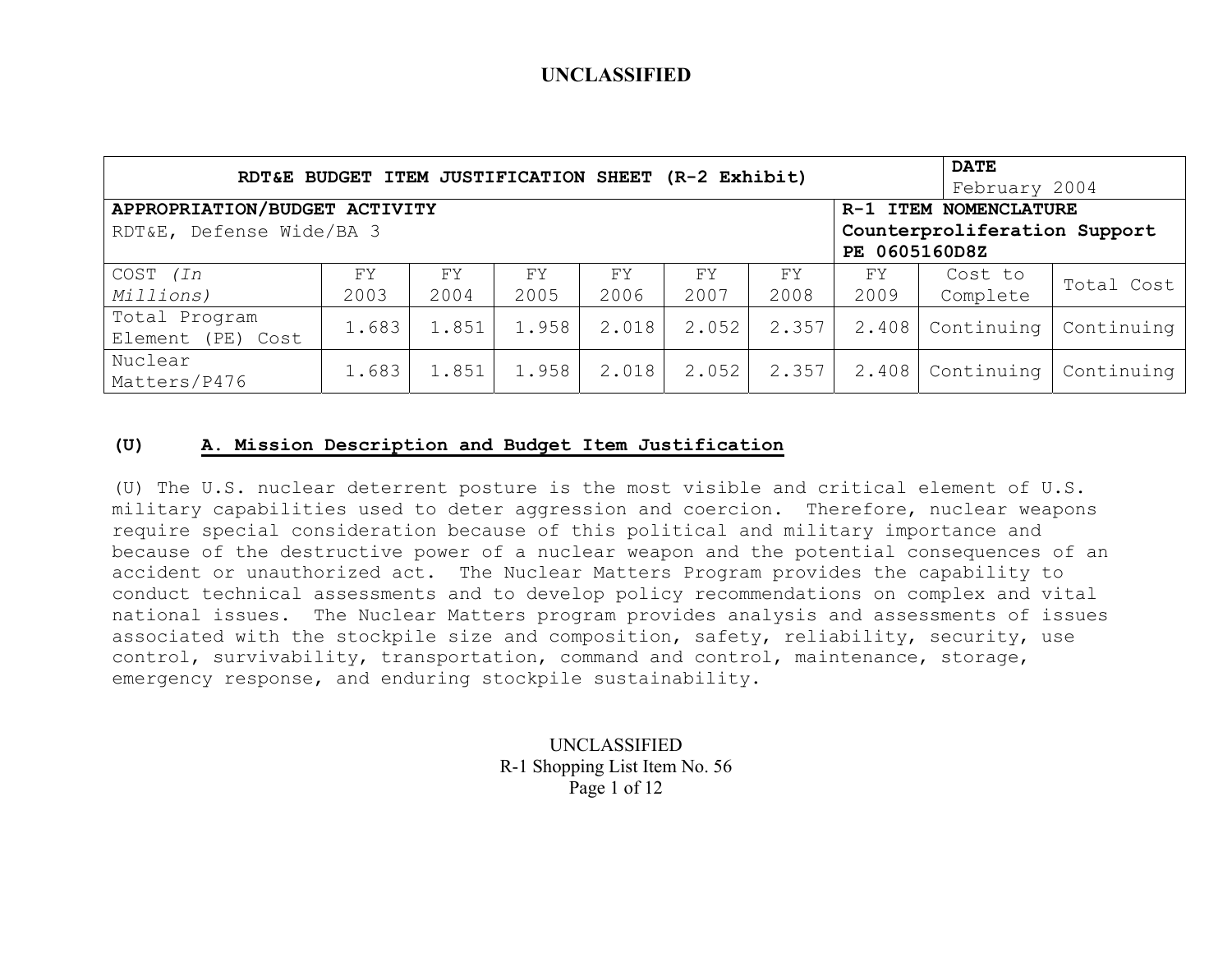| COST (In Millions)                 | FΥ<br>2003 | FΥ<br>2004 | FY.<br>2005 | FY.<br>2006 | FΥ<br>2007                                        | FΥ<br>2008 | FY<br>2009 | Cost to<br>Complete | Total Cost                                                                      |
|------------------------------------|------------|------------|-------------|-------------|---------------------------------------------------|------------|------------|---------------------|---------------------------------------------------------------------------------|
| Total Program<br>Element (PE) Cost |            |            |             |             |                                                   |            |            |                     | 1.683   1.851   1.958   2.018   2.052   2.357   2.408   Continuing   Continuing |
| Nuclear<br>Matters/P476            | 1.683      |            |             |             | $' 1.851   1.958   2.018   2.052   2.357   2.408$ |            |            | Continuing          | Continuing                                                                      |

#### **(U) Project Number and Title: P476 Nuclear Matters**

#### **(U) PROGRAM ACCOMPLISHMENTS AND PLANS**

#### **(U) FY 2003 Accomplishments:**

 (U) Analyses and Assessments: These provided the basis for preparation of the Nuclear Weapons Council (NWC) Chairman's Annual Report to Congress, the DoD-DOE Annual Surety Report to the President, and the Annual Certification Report to the President. These products provided technical policy recommendations to the President, Secretary of Defense, Secretary of Energy, and the Chairman of the NWC on key nuclear weapon issues. The actions of the Congressionally directed Panel to Assess the Safety, Reliability, and Security of the United States Nuclear Stockpile were completed leading to key policy and technical recommendations. The Office of Nuclear Matters, under its responsibilities as OSD sponsor, sustained the continuing contributions of the Joint Advisory Committee on Nuclear Weapons Surety (JAC) and participated in the Strategic Capabilities Assessment that will develop the roadmap for implementation of the recommendation the 2001 Nuclear Posture Review. (\$ 0.510 million)

> UNCLASSIFIED R-1 Shopping List Item No. 56 Page 2 of 12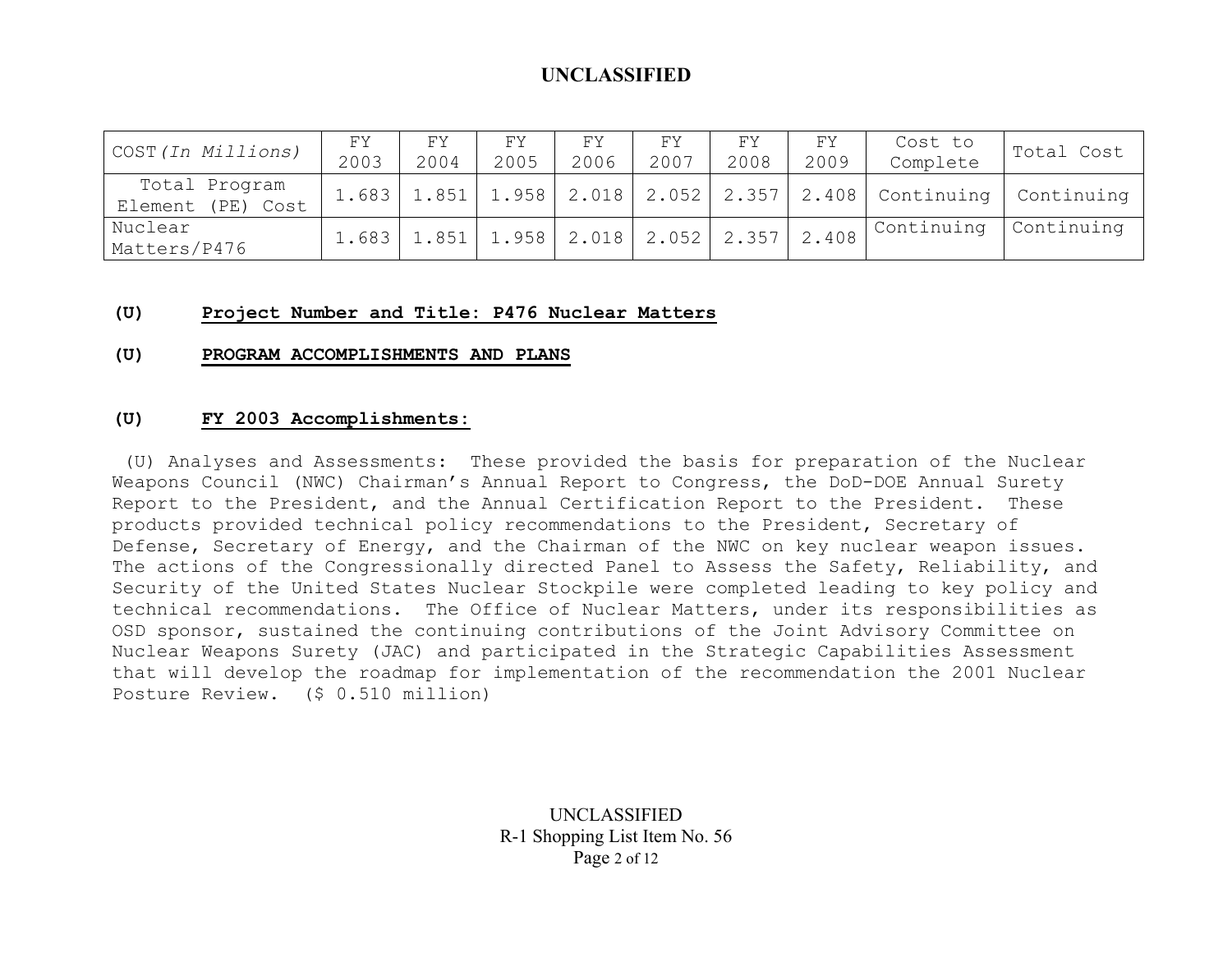(U) Nuclear Weapons Council: Efficiently managed the operations of the Joint DoD-DOE Nuclear Weapons Council (NWC), as directed by law, and the activities of the supporting NWC Staff, the NWC Standing and Safety Committee (NWCSSC), the Compartmented Advisory Committee (CAC), and the Action Officer Group. Conducted research and framed technical issues for the NWC members and staff concerning the evolution of the nuclear weapons complex and infrastructure in view of Presidential decision to resize the strategic stockpile. Facilitated activities to proceed with Phase 6.2 and 6.2A on a Robust Nuclear Earth Penetrator study (RNEP). Monitored activities of weapon system Project Officer Groups (POG). Conducted reviews of nuclear testing readiness and tritium production readiness. Convened a 1-day conference among 150 nuclear weapons experts and senior defense and energy leaders to discuss stockpile transformation issues. Conducted a weeklong trip to several nuclear weapons complex sites for over sixty individuals within the nuclear weapons community including senior DoD/DOE officials. The recommendations of the Federal Advisory Committee on the End-to-End Review on Nuclear Command and Control, and the Panel to Assess the Safety, Reliability, and Security of the United States Nuclear Stockpile(aka the Foster Panel) were assessed and implementation actions were brought into consideration. (\$ 0.300 million)

(U) DoD-NNSA Nuclear Weapons Requirements: Provided contractor Requirements Team to continue the conduct of the joint DoD-NNSA Requirements activities to integrate and prioritize the nuclear weapons-related requirements for both DoD and the National Nuclear Security Administration (NNSA) to support key decisions in the development of and the implementation of the recently conducted Nuclear Posture Review. (\$0.295 million).

> UNCLASSIFIED R-1 Shopping List Item No. 56 Page 3 of 12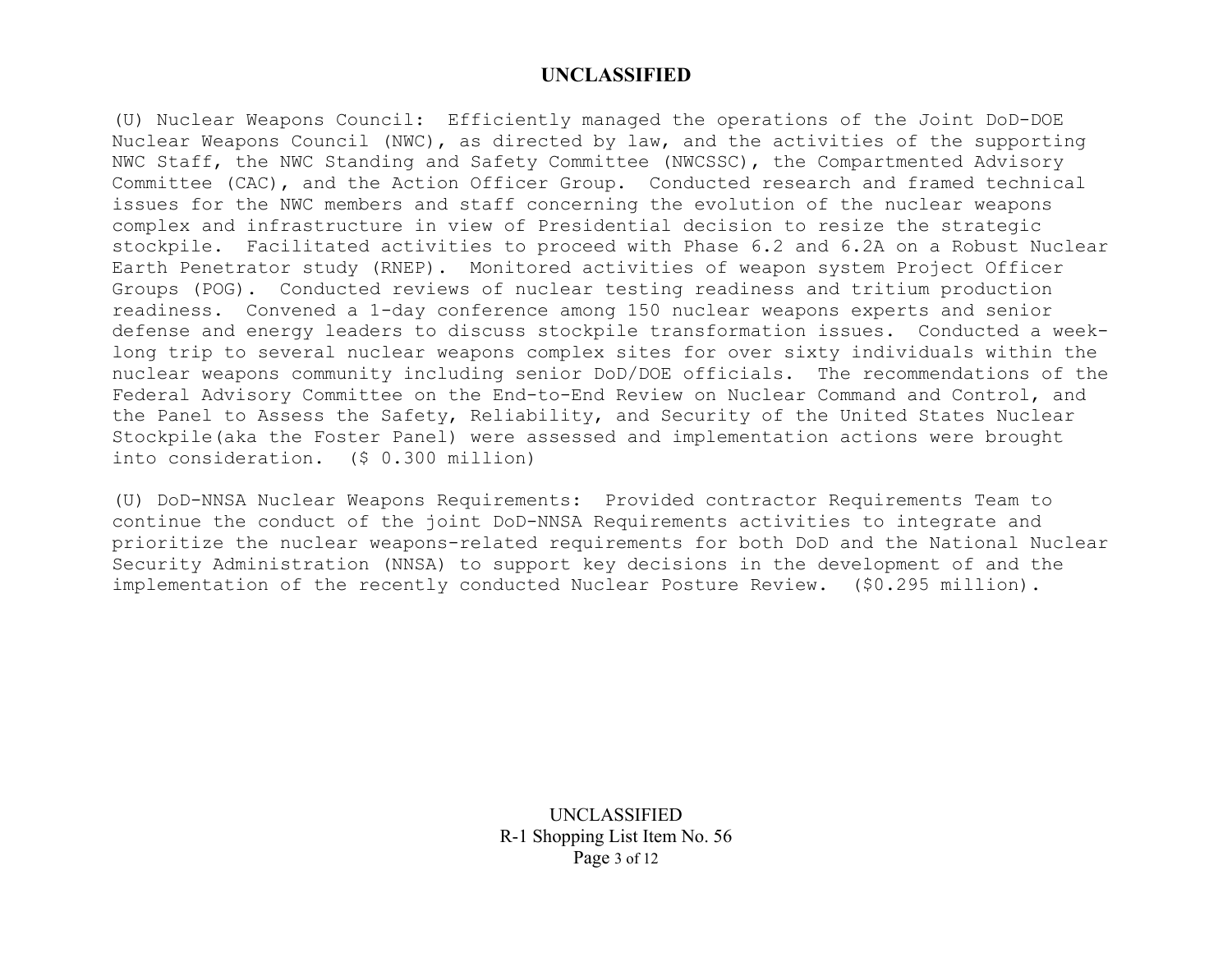(U) Maintaining the Deterrent Infrastructure: Analyses were conducted on sustaining nuclear weapons safety, use control, survivability, emergency response, certification, transportation, and reliability. These efforts supported DoD oversight of DOE stockpile stewardship activities, such as nuclear weapon sustainment and revalidation, technology issues and infrastructure requirements, nuclear weapon life extension, and stockpile stewardship and maintenance. Conducted nuclear weapon accident response staff exercises. Published update to DoD Directive 3150.1, Joint Nuclear Weapons Life Cycle Activities. Initiated update to DoD Directive 3150.3, Nuclear Forces Security and Survivability. Updated handbooks on Nuclear Weapons Surety, Stockpile Management Information, and the Nuclear Matters Executive Overview to sustain core expertise. Initiated a knowledge management system to help preserve nuclear weapons information for the next generation, for knowledge of designing, testing, and other similar weapons activities. (\$ 0.409 Million)

 (U) Policy and Guidance for International Obligations: Oversight and guidance was provided to activities and organizations, such as the NATO High Level Group (HLG), the Joint (SHAPE/EUCOM) Theater Surety Management Group (JTSMG), and technical exchanges with foreign nations under government-to-government agreements, such as WSSX (Russia) and STOCKTAKE (UK). WSSX. Activities included technical exchange meetings in the United States and Russia, a program management meeting in Moscow, conducted a technical exchange at Picatinny Arsenal, NJ, coordination of U.S. proposals for projects, the continuing of a master projects list, and completion of a U.S Procedures Document. Also planned and participated in WSSX technical interchange meetings on nuclear weapons safety and security issues, including a workshop on lightning detection and protection led by the Nuclear Matters office. Visited NATO nuclear capable units and reported on status to raise awareness of surety issues to the NATO HLG. Conducted planning for exercises for developing mutual understanding of issues for the safety and security of nuclear weapons for U.S./France technology exchanges**.** (\$ 0.169 million)

> UNCLASSIFIED R-1 Shopping List Item No. 56 Page 4 of 12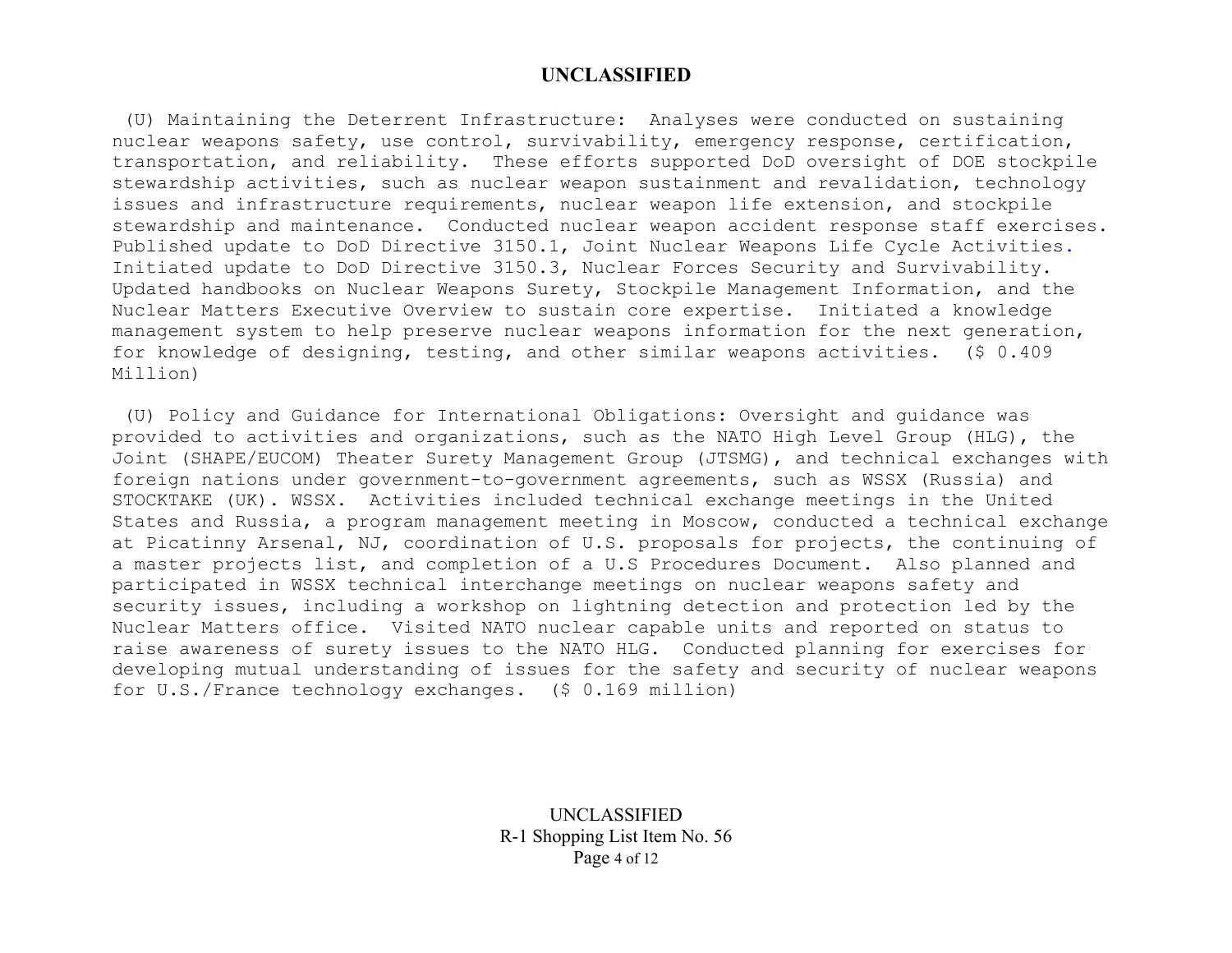#### **(U) FY 2004 Plans:**

(U): Analyses and Assessments: Will provide basis for preparation of the annual Nuclear Weapons Stockpile Memorandum to the President, the Requirements and Planning Document, the Nuclear Weapons Council (NWC) Chairman's Annual Report to Congress, the Joint Surety Report to the President, and the Annual Certification Report to the President. These products provide the basis for technical policy recommendations to the President, Secretary of Defense, Secretary of Energy, and Chairman of the NWC on key nuclear weapon issues. Analyses will be produced in preparation for the annual Nuclear Weapons Deployment Request to the President. Continue as the OSD sponsor for the Joint Advisory Committee on Nuclear Weapons Surety (JAC) that will assess nuclear weapon delivery system platforms and associated weapons. Continue to participate and help lead the Strategic Capabilities Assessment that will develop the roadmap for implementation of the recommendation the 2001 Nuclear Posture Review. (\$ 0.590 million)

(U) Nuclear Weapons Council: Manage the operations of the Joint DoD-DOE Nuclear Weapons Council (NWC), as directed by law, and the activities of the supporting NWC Staff, the NWC Standing and Safety Committee (NWCSSC), the Compartmented Advisory Committee (CAC), and the Action Officer Group. Conduct research and frame technical issues for the NWC members and staff concerning the evolution of the nuclear weapons complex and infrastructure. These analyses will facilitate decisions on the refurbishment of specific weapon systems and the development of agenda items for the NWC. The development of the NNSA capability to produce and certify nuclear pits will be analyzed. Efforts will continue on the RNEP program to meet congressional requirements and to continue development activities. DoD and NNSA safety and security standards will be assessed. Plan and execute a week-long trip to several nuclear weapons complex sites for about sixty individuals within the nuclear weapons community including senior DoD/DOE officials. Ongoing actions to implement the recommendations of the Federal Advisory Committee on the End-to-End Review on Nuclear Command and Control, and the Panel to Assess the Safety, Reliability, and Security of the United States Nuclear Stockpile will be continued and additional implementation actions will be initiated. Monitor activities of weapon system Project Officer Groups (POG). (\$ 0.320 million)

> UNCLASSIFIED R-1 Shopping List Item No. 56 Page 5 of 12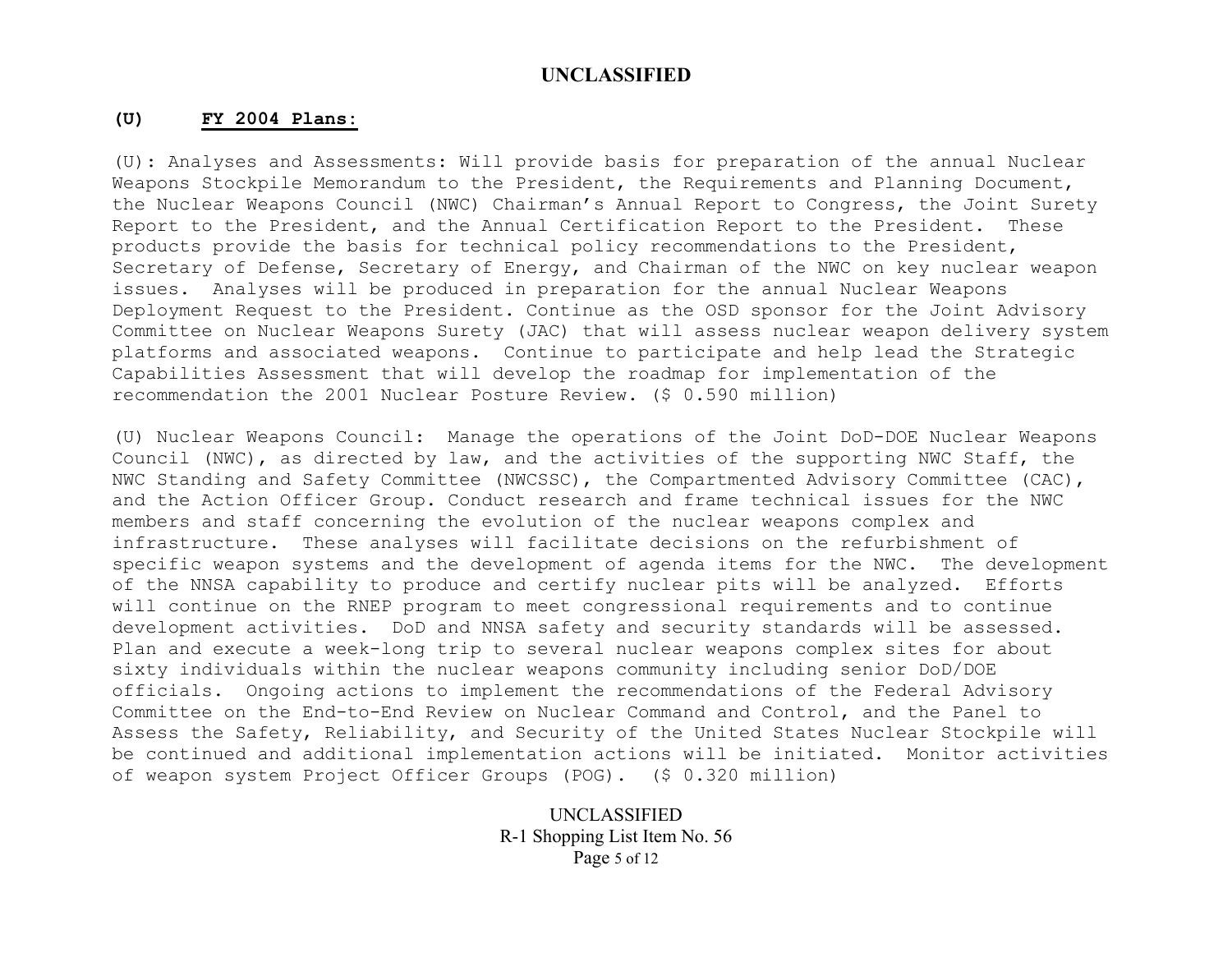(U) DoD-NNSA Nuclear Weapons Requirements: Provide contractor Requirements Team to assess the joint DoD-NNSA Requirements to integrate and prioritize the nuclear weaponsrelated requirements for both DoD and the National Nuclear Security Administration (NNSA) to support key stockpile decisions. Activities include the conduct of tradeoff assessments and the update of the First Production Unit (FPU) Milestones Chart of critical stockpile activities for measuring DoD/NNSA performance. Requirements-related issues regarding implementation of the 2001 Nuclear Posture Review and the Moscow Treaty on the reduction of warheads will also be evaluated and addressed. (\$0.320 million)

(U) Maintaining the Deterrent Infrastructure: Manage implementation of Presidential initiatives on stockpile composition and quantities. Conduct assessments for the ATSD (NCB). Perform analyses on issues for sustaining nuclear weapons safety, use control, survivability, certification, transportation, and reliability. These efforts support DoD oversight of DOE stockpile stewardship activities, such as nuclear weapon sustainment and revalidation, infrastructure requirements, nuclear weapon life extension, and stockpile stewardship and maintenance. Conduct nuclear weapon accident staff exercises and identify relationship between homeland defense and nuclear accident response. Initiate update of DoD-DOE nuclear weapon related MOAs/MOUs with emphasis on the 1953 Agreement for the Development, Production, and Standardization of Atomic Weapons. Continue update to DoD Directive 3150.3, Nuclear Forces Security and Survivability. Continue to develop and implement a knowledge management system to help preserve nuclear weapons information for the next generation of nuclear weapons staff. (\$ 0.441 Million)

> UNCLASSIFIED R-1 Shopping List Item No. 56 Page 6 of 12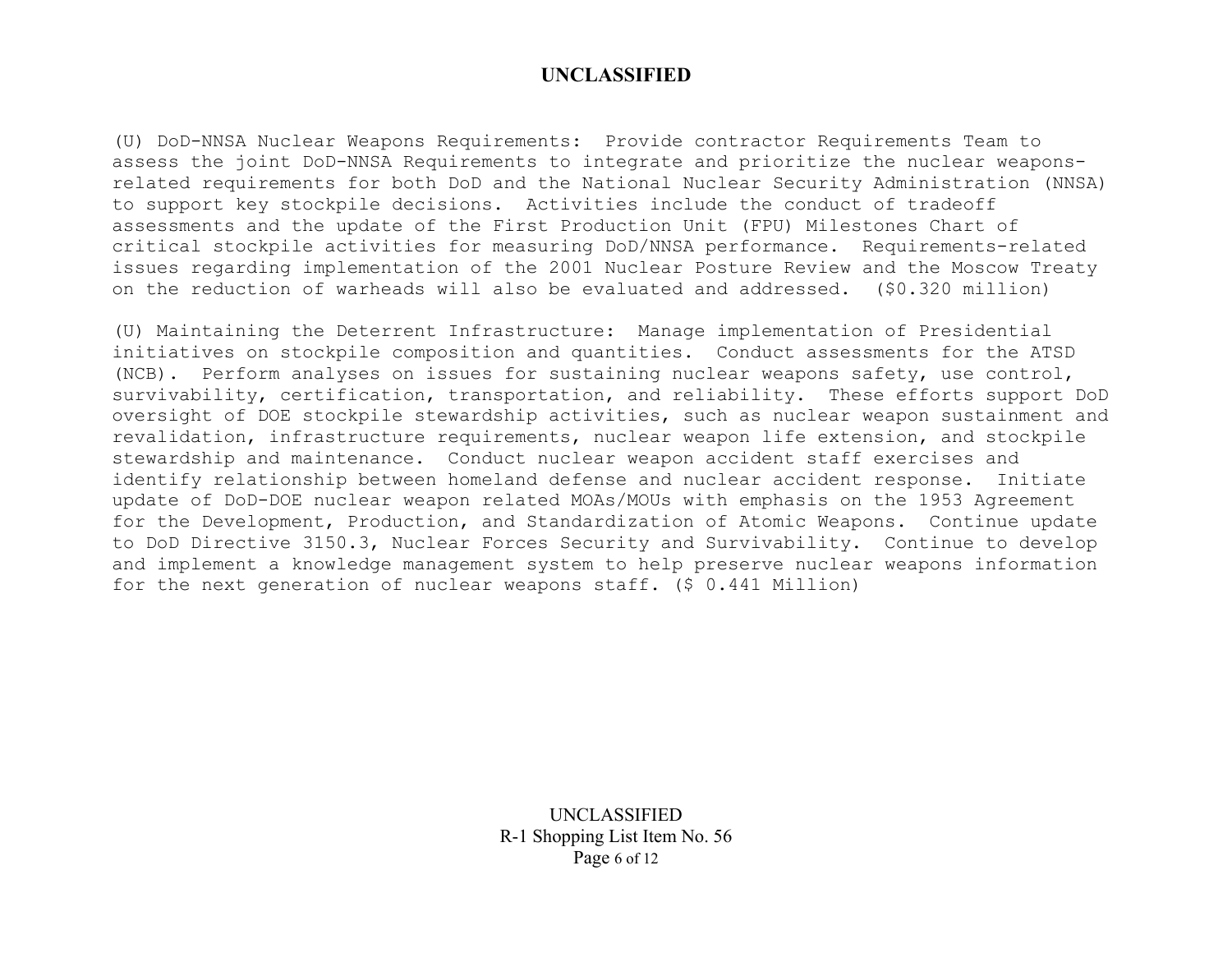(U) Policy and Guidance for International Obligations: Oversight and guidance will be provided to activities and organizations, such as the NATO High Level Group, the Joint Theater Surety Management Group, U.S.-UK STOCKTAKE, and activities under the U.S.-Russia WSSX Agreement. Visit NATO nuclear capable units and report on status to raise awareness of surety issues to NATO HLG. Participate in the initiation of NATO-Russia exchanges on nuclear weapons safety and security, the identification of information to be exchanged and the conduct of an HLG symposium. Continue planning for exercises for developing mutual understanding of issues for the safety and security of nuclear weapons within the U.S./France technology exchanges. Participate in WSSX Joint Steering Committee and Joint Coordinating Group program management meetings in the U.S. and Russia. Review U.S. and Russian proposed projects and consider counter-terrorism related projects, maintain list of ongoing WSSX activities, and approve WSSX project proposals. Initiate update of DoD Directive 5030.14 to affirm responsibilities of Joint Atomic Information Exchange Group (JAIEG). (\$ 0.180 Million)

#### **(U) FY 2005 Plans:**

(U) Analyses and Assessments: Will provide basis for preparation of the annual Nuclear Weapons Stockpile Memorandum to the President, the Requirements and Planning Document, the Nuclear Weapons Council (NWC) Chairman's Annual Report to Congress, the Joint Surety Report to the President, and the Annual Certification Report to the President. These products will provide the basis for technical policy recommendations to the President, Secretary of Defense, Secretary of Energy, and Chairman of the NWC on key nuclear weapon issues. These reports must reflect implementation actions for the 2001 Nuclear Posture Review. Analyses will be produced for the annual Nuclear Weapons Deployment Request to the President. Continue as the OSD sponsor for the Joint Advisory Committee on Nuclear Weapons Surety (JAC). Nuclear Matters will continue to participate and help lead the Strategic Capabilities Assessment that will develop the roadmap for implementation of the recommendation the 2001 Nuclear Posture Review. (\$ 0.624 Million)

> UNCLASSIFIED R-1 Shopping List Item No. 56 Page 7 of 12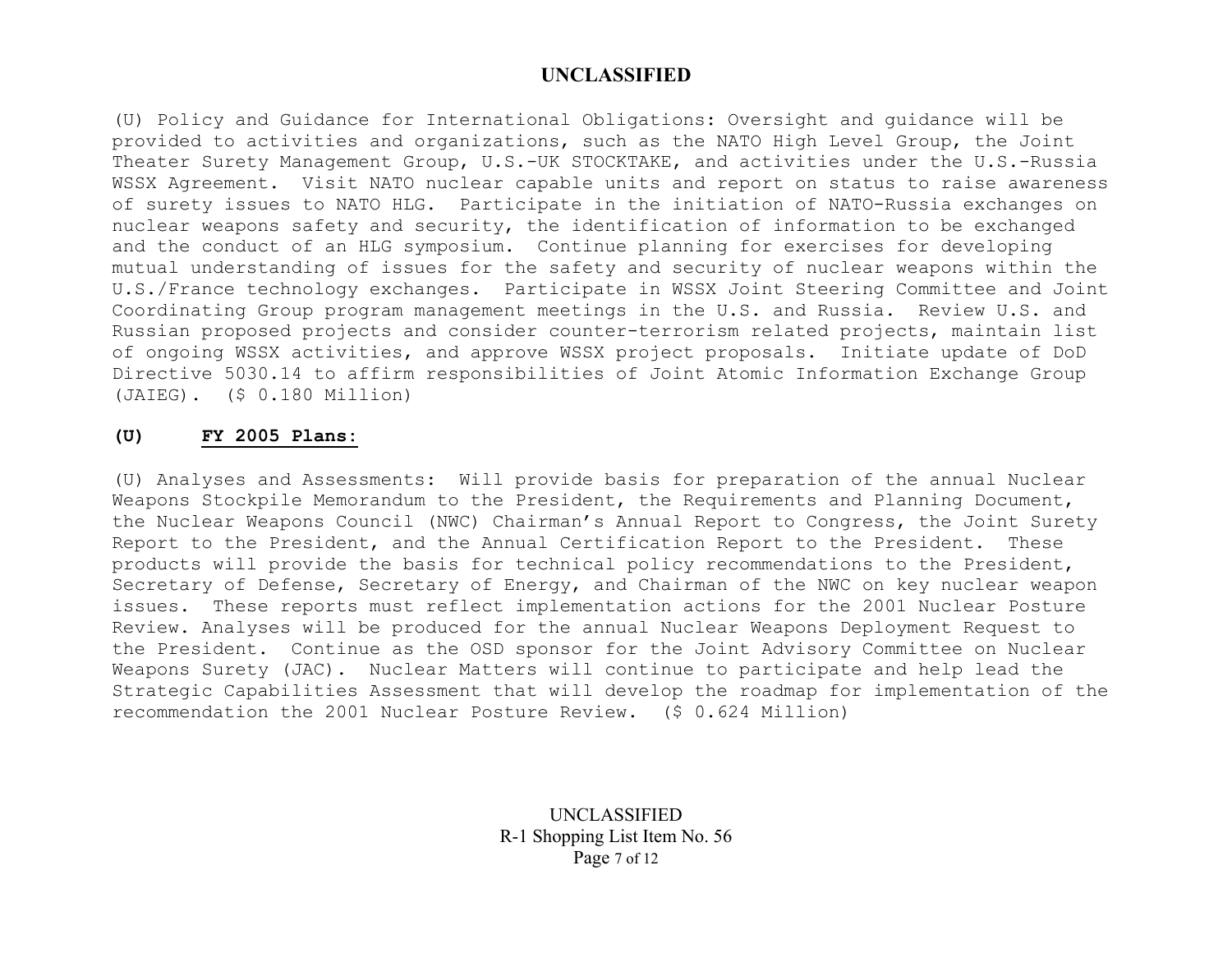(U) Nuclear Weapons Council: Manage the operations of the Joint DoD-DOE Nuclear Weapons Council (NWC), as directed by law, and the activities of the supporting NWC Staff, the NWC Standing and Safety Committee (NWCSSC), the Compartmented Advisory Committee (CAC), and the Action Officer Group. Conduct research and frame technical issues for the NWC members and staff concerning the evolution of the nuclear weapons complex and infrastructure. These analyses will facilitate decisions on the refurbishment of specific weapon systems and the development of agenda items for the NWC. Life extension programs for the enduring stockpile will be closely managed into the successive phases to sustain the viability of the stockpile. Ongoing efforts on the RNEP Program will proceed into later phases of the 6X process while meeting congressional requirements. Activities to initiate or update Memoranda of Agreement between the DOE and DoD will continue. Plan and execute a week-long trip to several nuclear weapons complex sites for about sixty individuals within the nuclear weapons community including senior DoD/DOE officials. Implementation actions for the recommendations of the Federal Advisory Committee on the End-to-End Review on Nuclear Command and Control and the Panel to Assess the Safety, Reliability, and Security of the United States Nuclear Stockpile will continue. Activities of weapon system Project Officer Groups (POG) will be monitored. (\$ 0.340 Million)

(U) DoD-NNSA Nuclear Weapons Requirements: Provide contractor Requirements Team to assess the joint DoD-NNSA Requirements Process to integrate and prioritize the nuclear weapons-related requirements for both DoD and the National Nuclear Security Administration (NNSA) to support key stockpile decisions. Process includes the development and maintenance of a requirements database, quantities and schedules, the conduct of tradeoff assessments. The requirements process will be analyzed for its capability to address cost factors. The requirements process and requirements prioritization guidelines will be modified as necessary and approved by the NWC. Major changes in a NNSA schedule for a warhead life extension will be assessed for its impact on the overall requirements reflected. Actions relating to ongoing Nuclear Posture Review and Moscow Treaty implementation activities will also be evaluated and addressed. (\$0.340 million)

> UNCLASSIFIED R-1 Shopping List Item No. 56 Page 8 of 12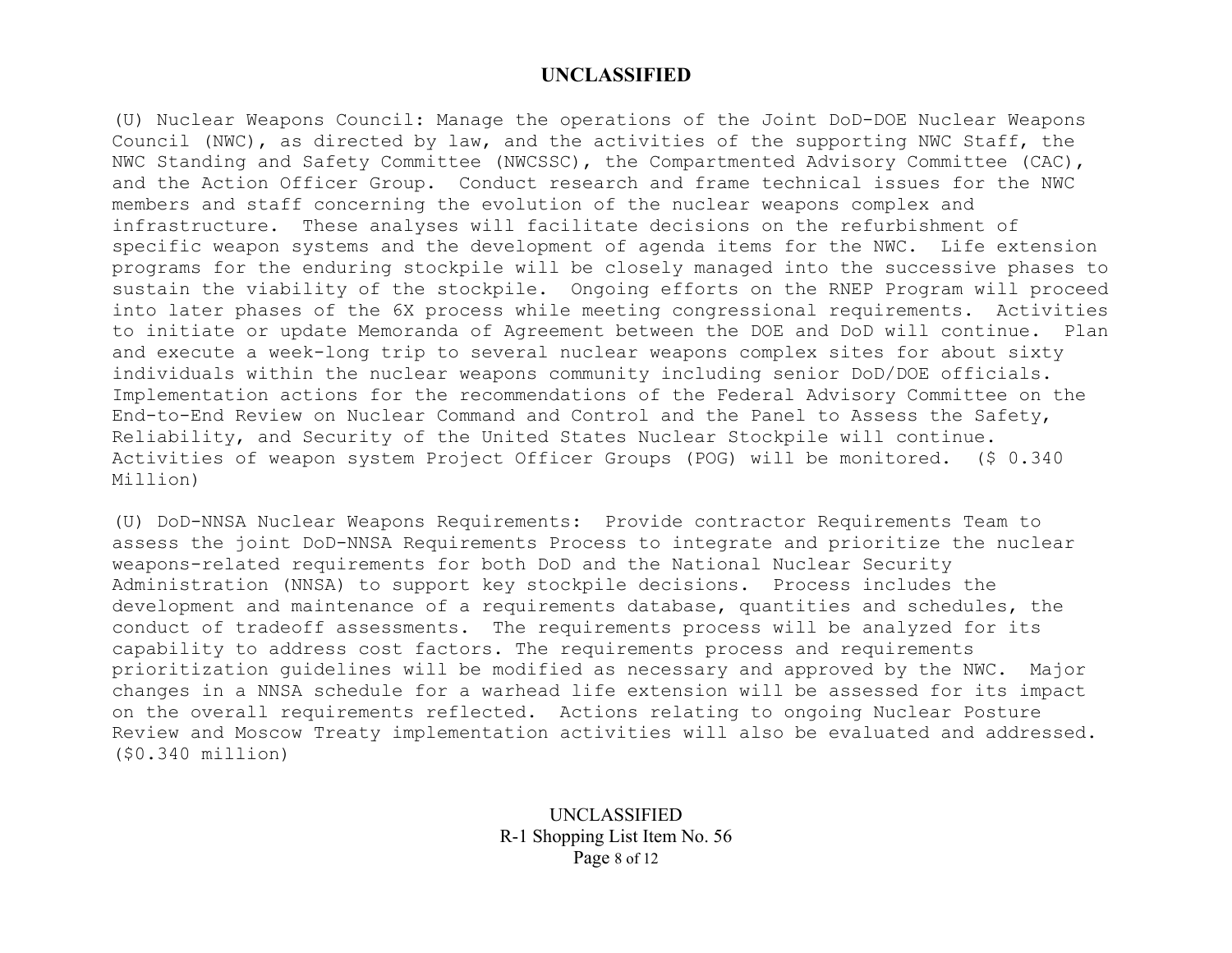(U) Maintaining the Deterrent Infrastructure: Manage implementation of presidential initiatives on stockpile composition and quantities. Conduct assessments for the ATSD (NCB). Perform analyses on issues for sustaining nuclear weapons safety, use control, survivability, certification, transportation, and reliability. These efforts support DoD oversight of DOE stockpile stewardship activities, such as nuclear weapon sustainment and revalidation, infrastructure requirements, nuclear weapon life extension, and stockpile stewardship and maintenance. Conduct nuclear weapon accident staff exercises and define relationships between homeland defense and nuclear accident response. Update handbooks on Nuclear Weapons Council and on Systems Nuclear Survivability to sustain core expertise. Continue update of DoD-DOE nuclear weapon related MOAs/MOUs. Assess the need to update DoD Directive 3150.2 and DoD-M 3150.2, Nuclear Weapon Systems Safety and initiate DoD Directive 4540.5 and DoD-M 4540.5, Nuclear Weapons Transportation. Coordinate and publish update to DoD Directive 3150.3, Nuclear Forces Security and Survivability. Manage continuing implementation of presidential initiatives on stockpile composition and quantities as outlined in the 2001 Nuclear Posture Review. Perform analyses on issues for sustaining nuclear weapons safety, use control, survivability, certification, transportation, and reliability. These efforts support DoD oversight of NNSA stockpile stewardship activities, such as nuclear weapon sustainment and revalidation, infrastructure requirements, nuclear weapon life extension, and stockpile stewardship and maintenance. Complete implementation of a knowledge management system to help preserve nuclear weapons information for the next generation of nuclear weapons staff. (\$ 0.464 Million)

> UNCLASSIFIED R-1 Shopping List Item No. 56 Page 9 of 12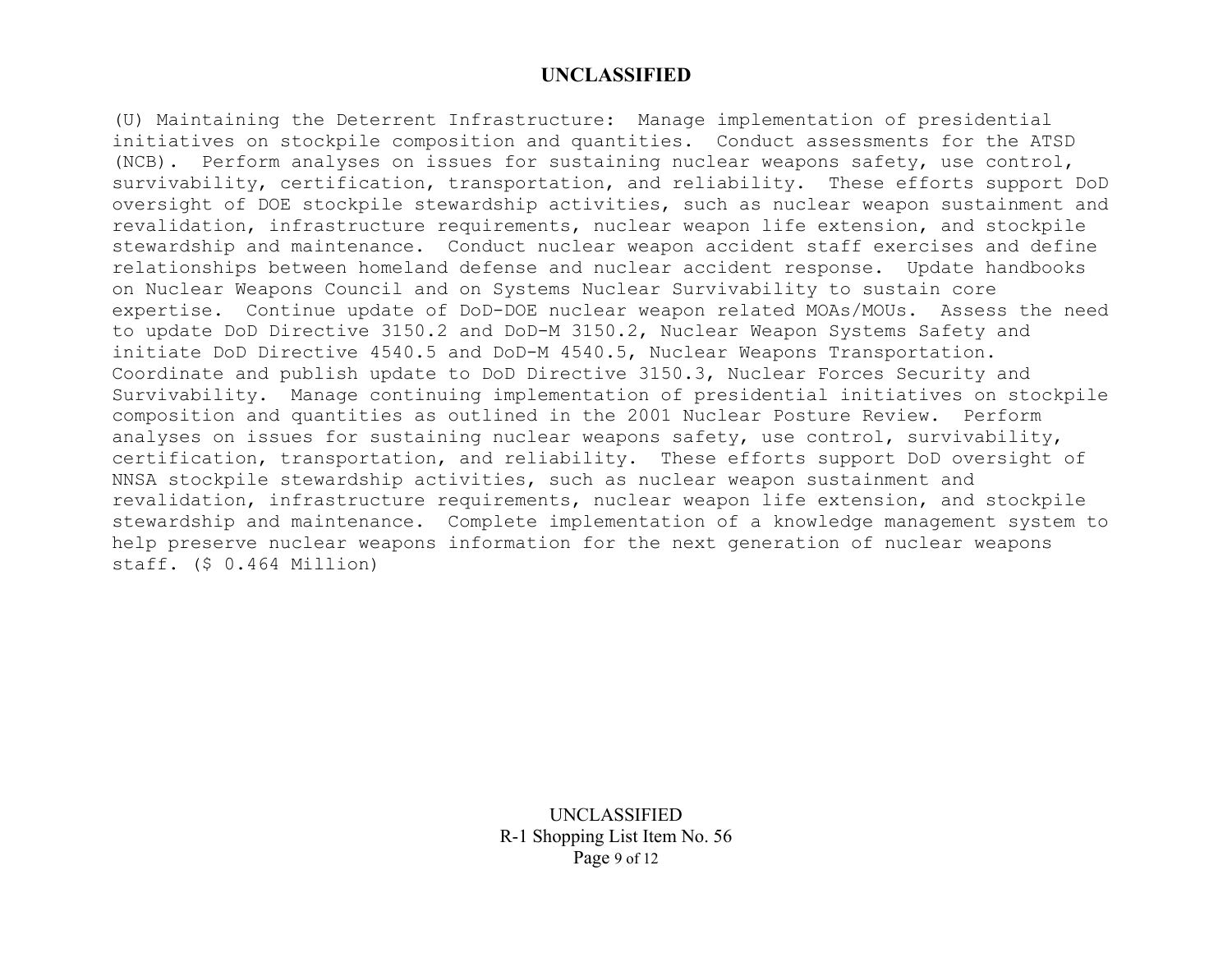(U) Policy and Guidance for International Obligations: Oversight and guidance will be provided to activities and organizations, such as the NATO High Level Group, the NATO Proliferation Group, the Joint Theater Surety Management Group, U.S.-UK STOCKTAKE, and activities under the U.S.-Russia WSSX Agreement. Visit NATO nuclear capable units and report on status to raise awareness of surety issues to NATO HLG. Participate in the ongoing NATO-Russia exchanges on nuclear weapons safety and security. Conduct U.S./France accident response exercise for developing mutual understanding of issues for the safety and security of nuclear weapons. Participate in WSSX Joint Coordinating Group and Joint Steering Committee program management meetings in the U.S. and Russia, and plan and participate in WSSX technical interchange meetings on nuclear weapons safety and security issues. Review U.S. and Russian proposed projects relating to nuclear weapons safety and security, and nuclear counter-terrorism, maintain list of WSSX activities, and approve WSSX project proposals. Update of overall WSSX agreement to potentially include counter-terrorism and chem-bio issues. Coordinate and publish update of DoD Directive 5030.14 to affirm responsibilities of Joint Atomic Information Exchange Group (JAIEG). (\$ 0.190 Million)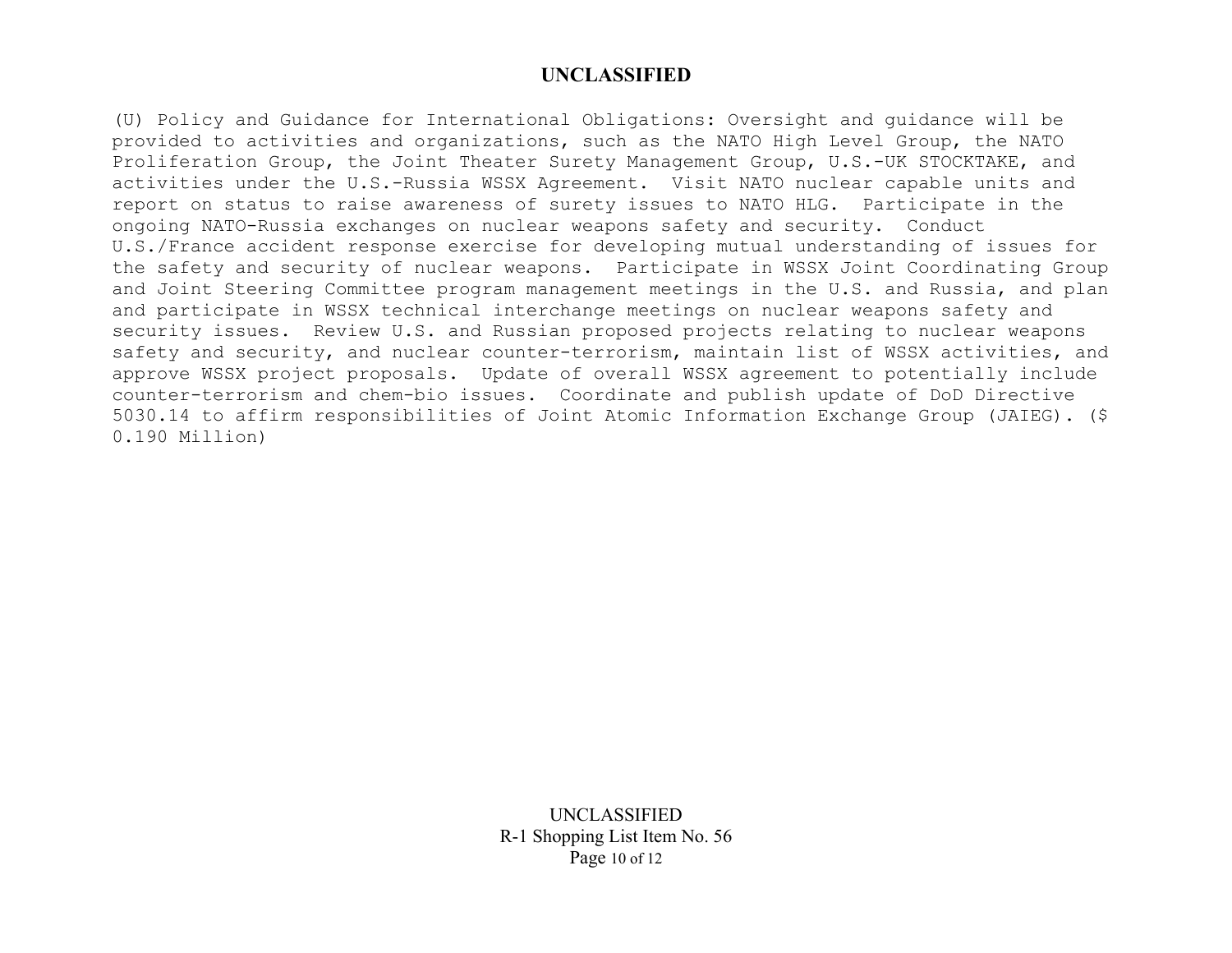| $(U)$ B.<br>Program Change<br>Summary                                    | FY 2003  | FY 2004 FY 2005 |       | Total Cost |
|--------------------------------------------------------------------------|----------|-----------------|-------|------------|
| Previous President's<br>Budget                                           | 1.729    | 1.882           | 1.960 | Continuing |
| Current FY 2005<br>President's Budget                                    | 1.683    | 1.851           | 1.958 |            |
| Total Adjustments                                                        | .046     | .031            | .002  |            |
| Appropriated Value                                                       | 1.806    | 1.882           | 0.000 |            |
| a. Congressionally<br>Directed Undistributed<br>Reduction                | $-0.046$ | $-0.031$        | 0.002 |            |
| b. Rescission/Below-<br>threshold Reprogramming,<br>Inflation Adjustment | 0.000    | 0.000           | 0.000 |            |

c. Other

# **Change Summary Explanation**:

**(U) Funding**

# **(U) C. Other Program Funding Summary**

(U) NA

## UNCLASSIFIED R-1 Shopping List Item No. 56 Page 11 of 12